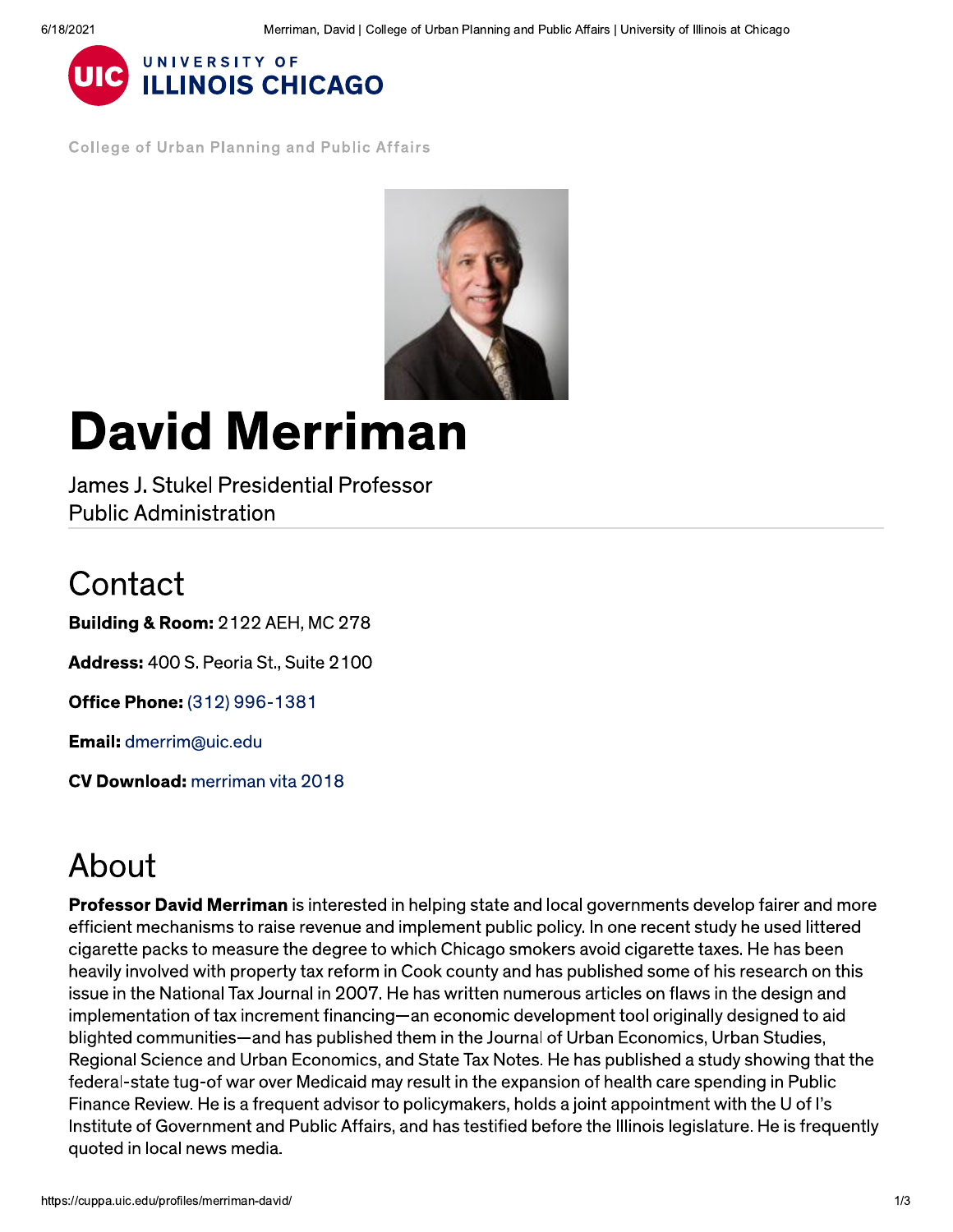#### **Teaching**

Policy Development and Analysis (MPA) Public Budgeting (MPA) State and Local Public Fin. (PhD, MPA & Undergrad) Intro. to Urban Policy Process (Undergrad) Economics for Management and Policy (MPA & Undergrad)

#### **Selected Grants**

Funded by the University of Chicago, School District pension reform as a cut in state school aid, Primary investigator

Funded by the Volcker Alliance, State Government Budgeting Processes: Evidence from Five States, Primary investigator

Funded by John D. and Catherine T. MacArthur Foundation, Fiscal Futures Project, Primary investigator and Co-Director with Richard Dye

funded by various groups through the Research Foundation of The City University of New York, Task Force on State Budget Crisis, Primary Investigator

funded by US National Cancer Institute, Monitoring and Assessing the Impact of Tax and Price Policies on US Tobacco Use, Co-investigator

## **Selected Publications**

"Is Federal Academic Research and Development Subsidy a Complement or Substitute for State Funding? Public Finance and Management" with Yonghong Wu (2017) vol 17(1):26-47.

"Spring Breaks and Cigarette Tax Non-Compliance: Evidence From a New York City College Sample" with Kimberly Consroe, Marin Kurti and Klaus von Lampe Dr.jur Nicotine & Tobacco Research 2016; doi 10.1093/ntr/ntw087.

"What happened to Illinois' Economy following the January 2011 Tax Increases? A Midwestern Comparison" with Andrew Crosby 2016 Journal of Regional Analysis and Policy JRAP 46(1): 39-51.

Preventing and Reducing Illicit Tobacco Trade in the United States 2015 with Frank J. Chaloupka (lead author), Sarah Matthes Edwards, Hana Ross, Megan Diaz, Marin Kurti, Xin Xu, Mike Pesko, Hillary DeLong. Washington, D.C.: US Center for Disease Control

http://www.cdc.gov/tobacco/stateandcommunity/pdfs/illicit-trade-report-121815-508tagged.pdf.

## Education

Ph.D. University of Wisconsin at Madison, 1983, Economics M.S. University of Wisconsin at Madison, 1980, Economics B.S. American University, 1976, Economics and Political Science

# cted Presentation<br><sub>:edu/profiles/merriman-david/</sub> Selected Presentations